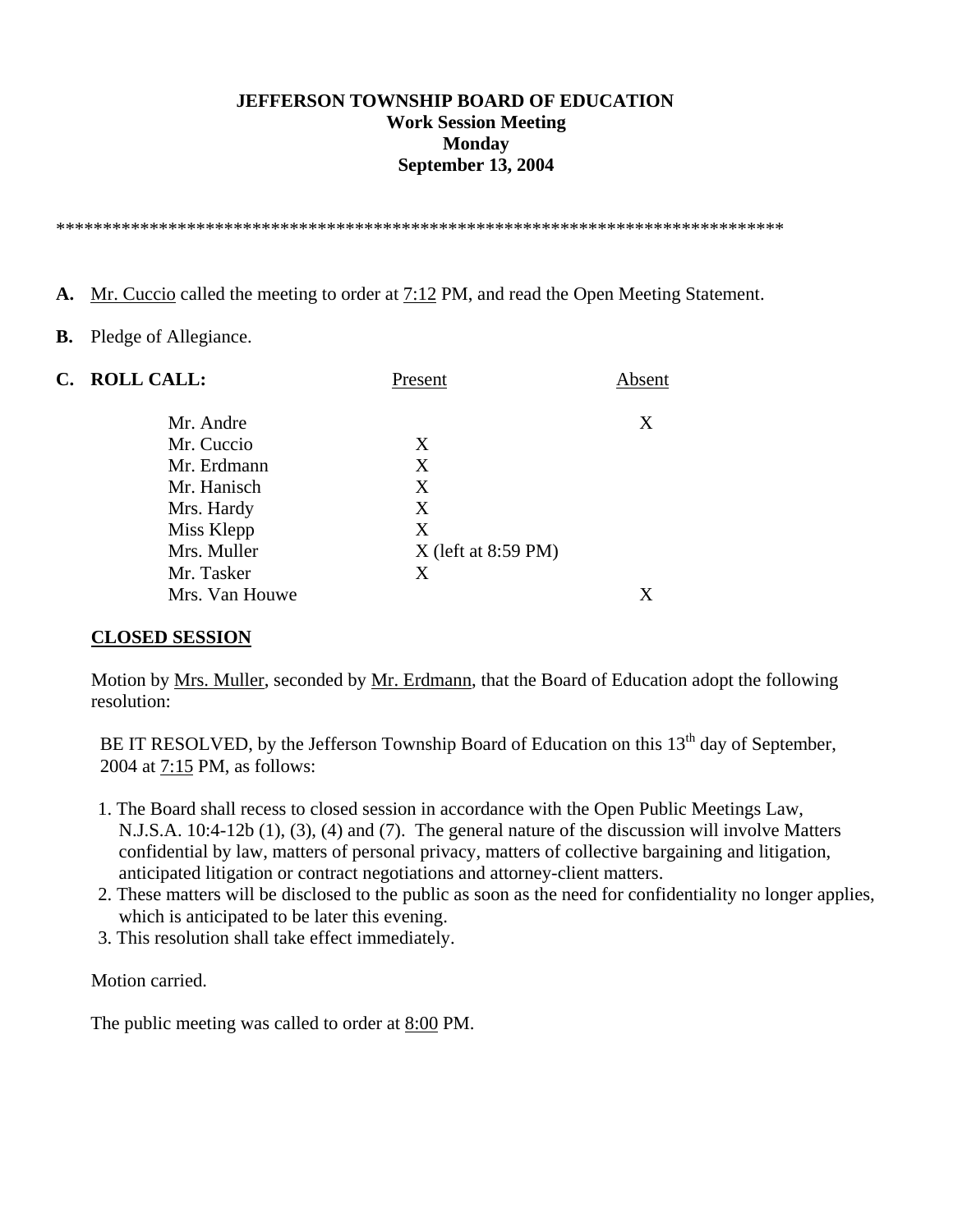## **D. SUPERINTENDENT'S REPORT**

 Dr. Bowen reported the *Good News and Progress in Our Schools*. Report on Middle School Master Schedule Steering Committee Plan of Action.

# **E. PRESENTATIONS**

- Monthly Construction Manager's Report (Presented by Epic Management, Inc.)
- High School Sewer Treatment Plant Report (Presented by Hatch, Mott MacDonald)
- Cozy Lake Sewer Treatment Plant Conflicting Mandates (Presented by Hatch, Mott MacDonald)
- Forthcoming ceremonies to celebrate new school facilities opening
- Progressive discipline plan at high/middle schools
- High School Summit: Reinventing New Jersey's High Schools
- New Jersey teacher certification credentialing backlog

# **F. MINUTES OF MEETINGS**

**F.1** Motion by Mrs. Hardy, seconded by Mr. Tasker, that the minutes of the following meeting be approved as submitted:

August 9, 2004 – Work/Regular Session Meeting

| Roll call vote: Mr. Cuccio - Yes | Mrs. Hardy - Yes |
|----------------------------------|------------------|
| Mr. Erdmann - Abstain            | Miss Klepp - Yes |
| Mr. Hanisch - Yes                | Mr. Tasker - Yes |

Five in favor. One abstension. Motion carried.

**F.2** Motion by Mrs. Hardy, seconded by Mr. Tasker, that the minutes of the following meeting be approved as submitted:

August 16, 2004 – Special Meeting

| Roll call vote: Mr. Cuccio | - Yes | Mrs. Hardy - Yes |
|----------------------------|-------|------------------|
| Mr. Erdmann - Abstain      |       | Miss Klepp - Yes |
| Mr. Hanisch - Abstain      |       | Mr. Tasker - Yes |

Four in favor. Two abstensions. Motion carried.

# **G. FINANCE COMMITTEE**

Motion by <u>Mr. Erdmann</u>, seconded by <u>Mr. Hanisch</u>, to accept the recommendation of the Superintendent to approve and adopt motions G.1 through G.8, as described below:

 **G.1** Motion to approve the list of **requisitions** dated August 2004 in the amount of \$2,134,268.00.

- **G.2** Motion to approve the **bills list** dated August 2004 in the amount of \$4,182,706.77.
- **G.3** Motion to accept the **Treasurer and Secretary's Report** dated July 31, 2004.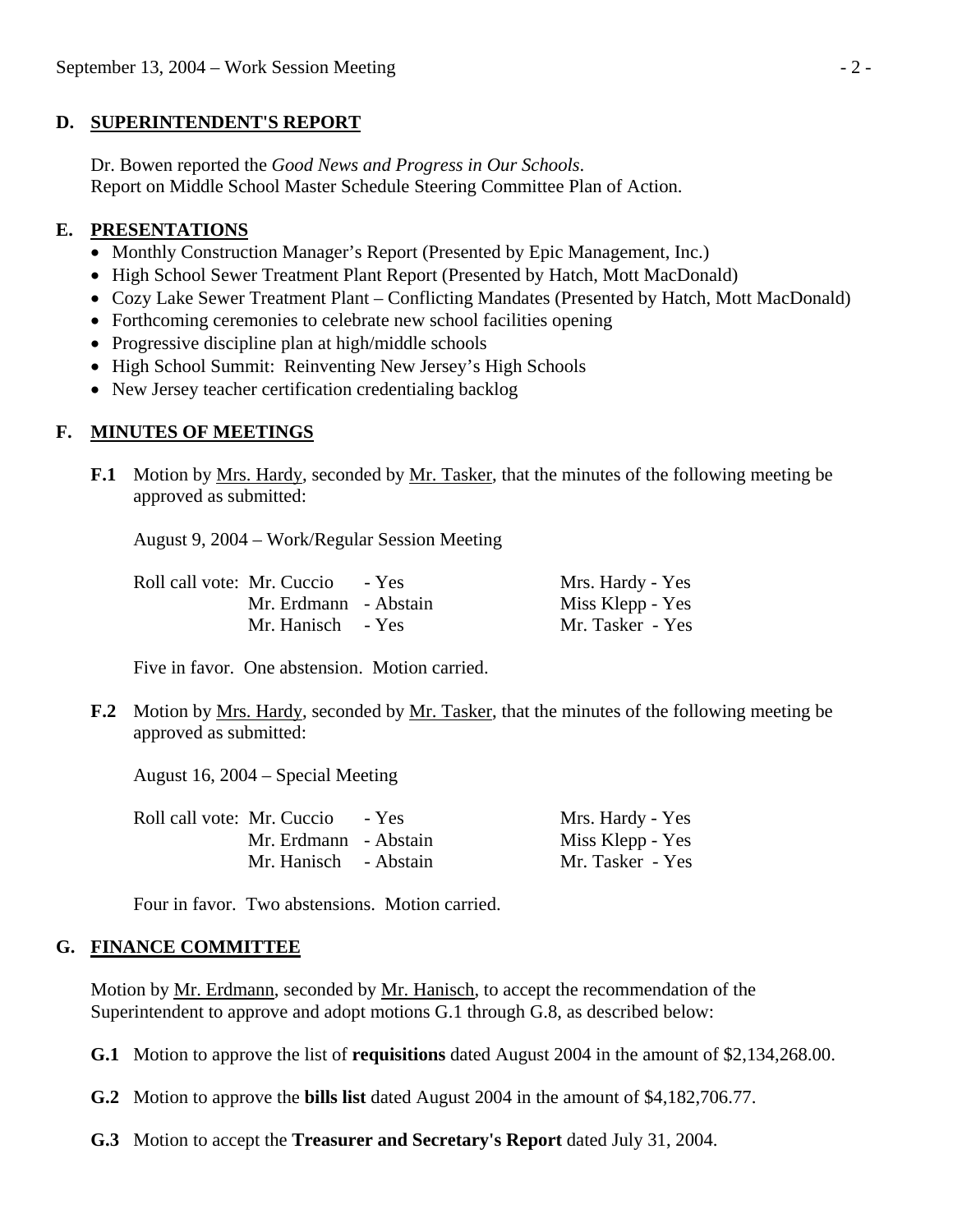- **G.4** Motion to approve the **transfers** dated July 2004.
- **G.5** Motion that the Board of Education approve the **certification** by the Board Secretary, pursuant to NJAC 6A:23-2.11(c)3, that as of July 31, 2004 no line item account has encumbrances and expenditures, which in total exceed the line item appropriation in violation of NJAC 6A:23-  $2.11(a)$ .
- **G.6** Motion to certify, in accordance with NJAC 6A:23-2.11(c)4, that as of July 31, 2004, after review of the Board Secretary's and Treasurer's **Monthly Financial Reports** and upon consultation with the appropriate district officials, to the best of our knowledge no major account or fund has been overexpended in violation of NJAC 6A:23-2.11(b), and that sufficient funds are available to meet the district's financial obligations for the remainder of the fiscal year.
- **G.7** Motion to **rescind** the approval authorizing the execution and delivery of a **lease purchase agreement** in the amount not to exceed \$1,356,195.00, with Morris County Improvement Authority, approved at the June 21, 2004 Board of Education Meeting.
- **G.8** Motion to approve, based on the recommendation of the Apris Group, Ltd., the following resolution authorizing the execution and delivery of a **lease purchase agreement** with J. P. Morgan Leasing, Inc. (bid breakdown sheet attached):

Resolution of the Jefferson Township Board of Education in the county of Morris determining to finance the acquisition of technology, buses  $\&$  miscellaneous equipment, and other acquisitions through the competitive bid, recommendation of award and execution of a lease purchase agreement, approving the form of certain agreements including a lease purchase agreement, authorizing certain officials of the board to execute such agreements and authorizing other actions necessary to accomplish the transaction.

**WHEREAS**, The Jefferson Township Board of Education in the County of Morris, New Jersey (the "Board" when referring to the governing body, and the "School District" when referring to the legal entity and the territorial boundaries that are governed by the Board) has determined to lease purchase finance the acquisition of technology, buses & miscellaneous equipment, and other miscellaneous costs required to enter into a Lease Purchase Agreement ("Lease, Agreement") for an amount of approximately \$1,363,695.00 (collectively, the "Acquisition"); and

**WHEREAS,** The Board has selected The Apris Group, Ltd., to serve as financial advisor (the "Financial Advisor") to conduct a competitive bid (Bid) for the Lease Purchase to finance the cost of the Acquisition; and

**WHEREAS,** The Apris Group, Ltd., has conducted the Bid for the Lease Purchase on September 9, 2004 and has made a recommendation of award to the Board;

**WHEREAS,** The Board wishes to expedite the payment of the respective vendors of the Acquisition;

**NOW THEREFORE BE IT RESOLVED** by Jefferson Township Board of Education in the county of Morris, New Jersey, as follows: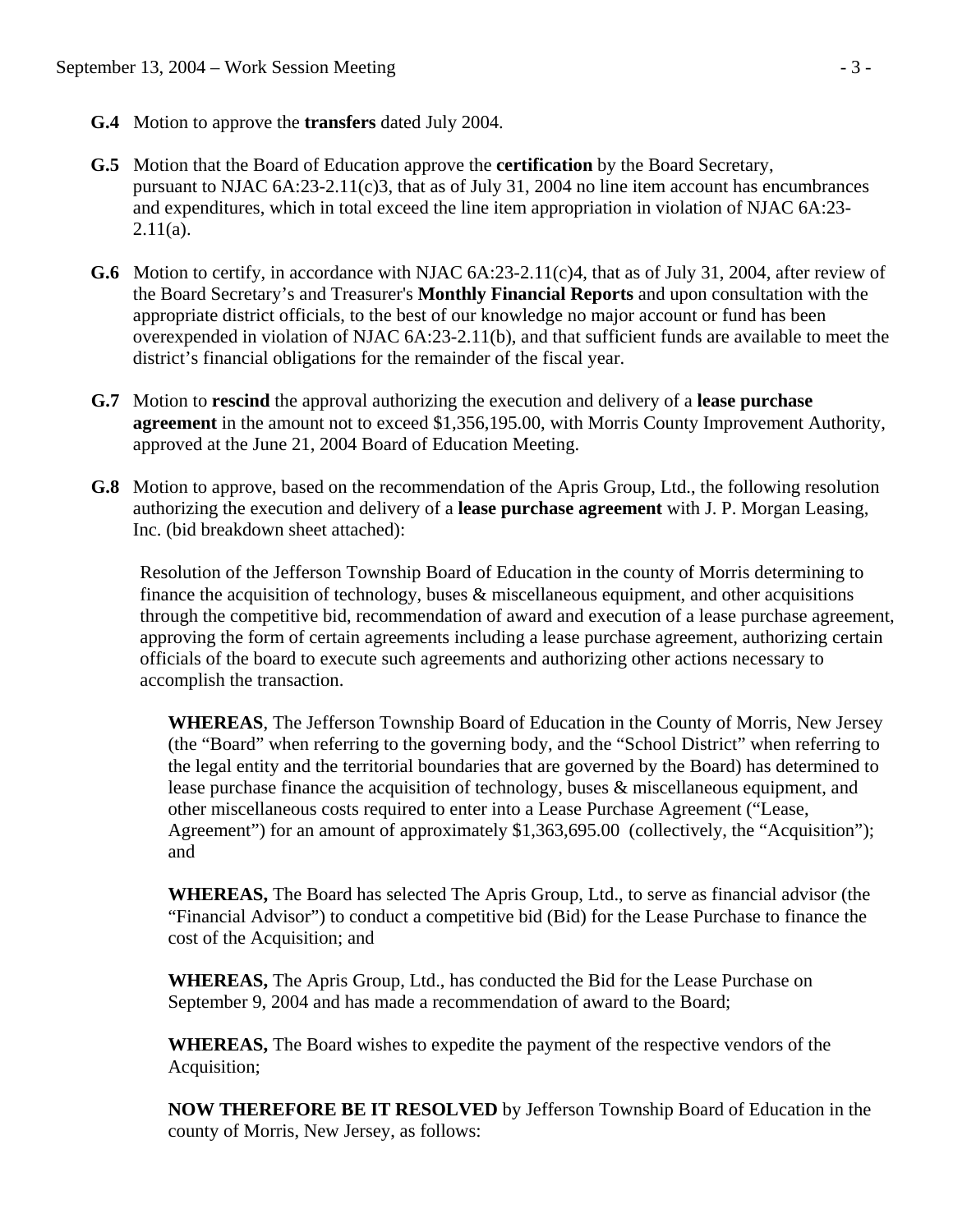## **G.8 continued:**

The Board hereby awards the lease purchase transaction to J.P. Morgan Leasing Inc., and approves the execution of the Lease to the Lessor in order to finance the Acquisition and authorizes the sale of the Lease to J.P. Morgan Leasing Inc. as Lessor, after Board Counsel has reviewed the Agreement. This award is to be made in accordance with the proposal form submitted by J.P. Morgan Leasing Inc. to the Board Secretary as of the date of the Bid, said proposal shall be attached hereto, and kept on file with the Board Secretary. The Board hereby awards the lease purchase transaction to J.P. Morgan Leasing Inc. at an interest rate of 2.746% for the four-year schedule to the lease. Should this lease not fund prior to October 9, 2004, these interest rates may be adjusted according to the following formula:

Adjusted Interest Rate = [(Current Swap Rate – Base Swap Rate) x .51] + Base Rate Where:

Base Rate  $=$  The Interest Rate bid the day of the bid opening

 Current Swap Rate = Interest Rate Swaps posted from the most recently published H.15 Federal Reserve Statistical Release published one week prior to funding.

 Base Swap Rate = The like term or average life U.S. Treasury Note rate from the H.15 Federal Reserve Statistical Release, most recent "week ending" figure published prior to the bid opening.

The Board authorizes the Board President and/or the Board Secretary to approve any changes or deletions to the Lease Agreement or related documents as may, in the judgment of Counsel be necessary, advisable and in the best interest of the Board.

The Board hereby delegates the President and the Secretary the ability to execute the lease purchase agreement and other related financing documents with J.P. Morgan Leasing Inc. serving as the Lessor and purchaser of the lease purchase agreement (the "Lessor" and "Purchaser"); and

This resolution shall take effect immediately.

| Roll call vote: Mr. Cuccio - Yes | Mrs. Hardy - Yes |
|----------------------------------|------------------|
| Mr. Erdmann - Yes                | Miss Klepp - Yes |
| Mr. Hanisch - Yes                | Mr. Tasker - Yes |

All in favor. Motion carried.

## **H**. **PERSONNEL COMMITTEE**

Motion by Mr. Tasker, seconded by Mrs. Hardy, to accept the recommendation of the Superintendent to approve and adopt motions H.1 through H.3, as described below:

 **H.1** Motion to appoint and submit to the County Superintendent applications for **emergent hiring** and the applicant's attestation that he/she has not been convicted of any disqualifying crime pursuant to the provisions of N.J.S.A. 18A:6-7.1 et. Seq., N.J.S.A. 18A:39-17 et. seq., or N.J.S.A. 18A:6-4.13 et. seq. for those employees listed below: (All appointments are contingent upon receipt of proper teaching certification and all salary placements are pending receipt of college transcripts verifying degree status and letter stating years of service in other districts, \* denotes mentoring required)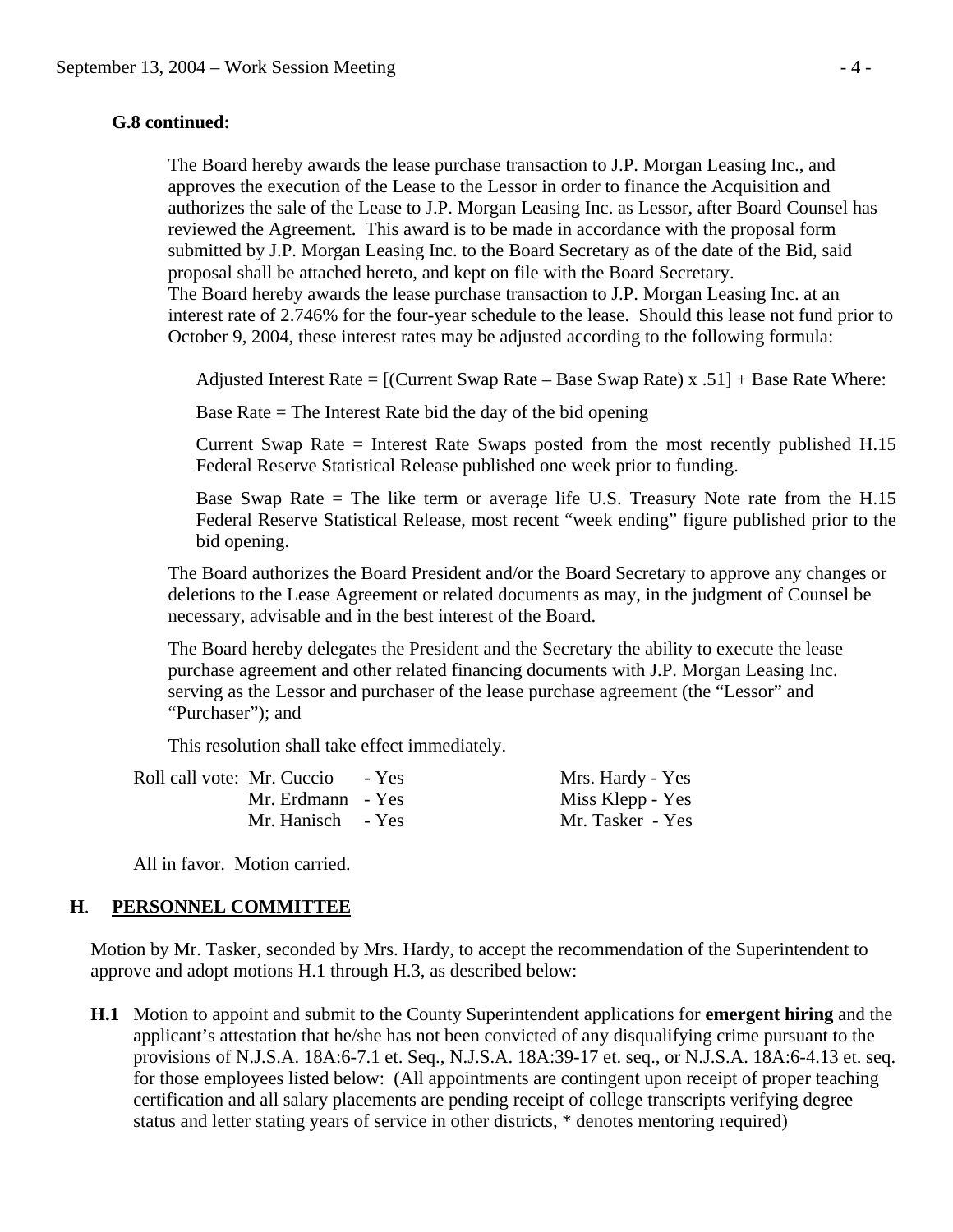| <b>Personnel</b>  |           |                 |             |               |      |                  |             |                   |
|-------------------|-----------|-----------------|-------------|---------------|------|------------------|-------------|-------------------|
|                   | Nature of |                 |             |               |      | Date             | <b>Date</b> |                   |
| <b>Name</b>       | Action    | <b>Position</b> | <b>Step</b> | <b>Salarv</b> | Loc. | <b>Effective</b> | Termin.     | <b>Discussion</b> |
| A: Administrators |           |                 |             |               |      |                  |             |                   |
| <b>None</b>       |           |                 |             |               |      |                  |             |                   |

| <b>B:</b> Instructional           |                                   |                          |                |            |             |          |          |                                                                                            |
|-----------------------------------|-----------------------------------|--------------------------|----------------|------------|-------------|----------|----------|--------------------------------------------------------------------------------------------|
| <b>William Whitlock</b>           | Rescind                           | ong-term Sub             |                |            | <b>JTMS</b> |          | 9/1/04   | <b>Accepted Fill Time Job</b><br>In another District                                       |
| Tatyana Tadenev                   | Resignation                       | Grade 3                  |                |            | Stan        | 8/30/04  | 8/30/04  |                                                                                            |
| <b>RL</b>                         | eave of Absence                   | Grade 3                  |                |            | <b>WR</b>   | 9/20/04  | 12/10/04 | Family Leave Act                                                                           |
| MG                                | eave of Absence                   | Grade 4                  |                |            | Stan        | 11/17/04 | 3/20/05  | Disability 11/17/04 -<br>12/24/04 using 18 sick<br>days Family Leave<br>12/25/04 - 3/20/05 |
| Kathleen Brown                    | Long-term Sub                     | Grade 3                  |                | \$195/diem | <b>WR</b>   | 9/20/04  | 12/10/04 | Replacement/RL                                                                             |
| Elizabeth Mangold                 | Long-term Sub                     | Grade 2                  |                | \$195/diem | Cozy        | 9/20/04  | 1/3/05   | Replacement/NF                                                                             |
| Vivian DeLosSantos                | Appoint                           | Spanish                  | $\mathbf{1}$   | \$39,000   | <b>JTMS</b> | 9/1/04   | 6/30/05  |                                                                                            |
| Kurt Heller                       | Change of Assign.<br>From Teacher | To Long-term<br>Sub      |                | \$195/diem | <b>JTMS</b> | 9/1/04   |          | Sub until certified by<br><b>State Department</b>                                          |
| Denise Vandenberghe               | Appoint                           | Grade 3                  | 1              | \$39,000   | Stan        | 9/1/04   | 6/30/05  | Replacement                                                                                |
| C: Non-Instructional              |                                   |                          |                |            |             |          |          |                                                                                            |
| John Kelly                        | Resignation                       | Custodian                |                |            | <b>JTHS</b> |          | 10/7/04  |                                                                                            |
| Roxanne Larena                    | Resignation                       | <b>Bus Driver</b>        |                |            | Transp.     | 9/9/04   | 9/9/04   |                                                                                            |
| Joan M. Holleritter               | Retirement                        | Confidential Sec.        |                |            | Supt's Ofc  | 2/1/05   |          | Retiring after 30.5 years<br>in district                                                   |
| Joyce Beaudry                     | Retirement                        | Cafeteria worker         |                |            | <b>JTHS</b> | 1/1/05   |          | Retiring after 27.5 years<br>in district                                                   |
| Donna Rosone                      | Appoint                           | <b>P/T Nurse's Clerk</b> | $\mathbf{1}$   | \$11,432   | JTMS/JTHS   | 9/17/04  | 6/30/05  | New position                                                                               |
| Donna M. Guarino                  | Appoint                           | <b>P/T Secretary</b>     | $\overline{1}$ | \$16,658   | Curr. Ofc.  | 9/20/04  | 6/30/05  | New position                                                                               |
| isa Dorph                         | Appoint                           | Hall Monitor             | $\mathbf{1}$   | \$15.69/hr | <b>JTHS</b> | 9/1/04   | 6/30/05  | New position                                                                               |
| inda Malloy                       | Appoint                           | <b>Hall Monitor</b>      | $\mathbf{1}$   | \$15.09/hr | <b>JTHS</b> | 9/1/04   | 6/30/05  | New position                                                                               |
| Charles Robinson                  | Appoint                           | <b>Hall Monitor</b>      | $\mathbf{1}$   | \$15.09/hr | <b>JTHS</b> | 9/1/04   | 6/30/05  | New position                                                                               |
| Helen Remshifski                  | Appoint                           | <b>Hall Monitor</b>      | $\mathbf{1}$   | \$15.69/hr | <b>JTHS</b> | 9/1/04   | 6/30/05  | New position                                                                               |
| <b>Vancy Diamandas</b>            | Appoint                           | <b>Hall Monitor</b>      | $\mathbf{1}$   | \$15.69/hr | <b>JTHS</b> | 9/1/04   | 6/30/05  | <b>New Position</b>                                                                        |
| Edward Gatsch                     | Appoint                           | <b>Hall Monitor</b>      | $\overline{1}$ | \$15.09/hr | <b>JTHS</b> | 9/1/04   | 6/30/05  | <b>New Position</b>                                                                        |
| Carol Puleo                       | Appoint                           | Hall Monitor             | $\mathbf{1}$   | \$15.09/hr | <b>JTHS</b> | 9/1/04   | 6/30/05  | <b>New Position</b>                                                                        |
| June McNamara                     | Appoint                           | P/T Clerk                | $\mathbf{1}$   | \$5,879.16 | <b>ETB</b>  | 9/1/04   | 6/30/05  | New position                                                                               |
| June McNamara                     | Appoint                           | General Aide             | $\overline{2}$ | \$15.39/hr | <b>ETB</b>  | 9/1/04   | 6/30/05  | 5 hrs per week                                                                             |
| Denise Lagomarsino                | Change of Assign.                 | To Media Aide            | $\mathsf 3$    | \$15.69/hr | Stan        | 9/1/04   | 6/30/05  | From general aide                                                                          |
| Donna Castelonia                  | Appoint                           | <b>Bus Aide</b>          | 2              | \$15.39/hr | Transp.     | 9/1/04   | 6/30/05  | reappointment                                                                              |
| Connie Barile                     | Salary Adj                        | <b>ESY Bus Aide</b>      |                | \$300/year | Transp.     | 8/2/04   | 8/27/04  | Increase of 1 hr per day                                                                   |
| Donna Castelonia                  | Salary Adj                        | <b>ESY Bus Aide</b>      |                | \$300/year | Transp.     | 8/2/04   | 8/27/04  | Increase of 1 hr per day                                                                   |
| Fran McBride                      | Appoint                           | ong-term Sub             |                | \$6.78/hr  | Stan        | 9/20/04  | 12/30/04 | Replacement/Aide                                                                           |
| inda Rogalsky                     | Appoint                           | ong-term Sub             |                | \$6.97/hr  | Stan        | 9/20/04  | 12/30/04 | Replacement/Aide                                                                           |
| Roxanne Larena                    | Rescind                           | <b>Bus Driver</b>        | $\mathbf{1}$   | \$15.20/hr | Transp.     | 9/1/04   | 6/30/05  | Resignation                                                                                |
| Sueann Ackerson                   | Appoint                           | <b>Bus Driver</b>        | $\mathbf{1}$   | \$15.20/hr | Transp.     | 9/1/04   | 6/30/05  | Replacement                                                                                |
| Placeholder                       | Appoint                           | <b>Bus Driver</b>        |                |            |             |          |          |                                                                                            |
| D: Substitutes/Other              |                                   |                          |                |            |             |          |          |                                                                                            |
| Dolores Bennett                   | Appoint                           | Sub Teacher              |                | \$80/diem  |             | 9/1/04   | 6/30/05  | <b>New Substitute</b>                                                                      |
| <b>Evelyn Montague</b>            | Appoint                           | Sub Teacher              |                | \$80/diem  |             | 9/1/04   | 6/30/05  | <b>New Substitute</b>                                                                      |
| $\overline{a}$ and $\overline{a}$ |                                   |                          |                |            |             |          |          |                                                                                            |

| <b>D:</b> Substitutes/Other (continued) |               |                |           |        |         |                       |
|-----------------------------------------|---------------|----------------|-----------|--------|---------|-----------------------|
| Robin Roodenburg                        | Appoint       | Sub Clerical   | \$7.50/hr | 9/1/04 | 6/30/05 | <b>New Substitute</b> |
| Robin Roodenburg                        | Appoint       | Sub Gen Aide   | \$6.78/hr | 9/1/04 | 6/30/05 | <b>New Substitute</b> |
| Robin Roodenburg                        | Appoint       | Sub Class Aide | \$6.97/hr | 9/1/04 | 6/30/05 | <b>New Substitute</b> |
| Maria Gross                             | Reappointment | Sub Teacher    | \$80/diem | 9/1/04 | 6/30/05 |                       |
| Debra Kalish                            | Reappointment | Sub Teacher    | \$80/diem | 9/1/04 | 6/30/05 |                       |
| Joanne Kerns                            | Reappointment | Sub Teacher    | \$80/diem | 9/1/04 | 6/30/05 |                       |
| Denis Salvatore                         | Reappointment | Sub Teacher    | \$80/diem | 9/1/04 | 6/30/05 |                       |
| Patricia Youngworth                     | Reappointment | Sub Teacher    | \$80/diem | 9/1/04 | 6/30/05 |                       |
| Debra Brian                             | Reappointment | Sub Gen Aide   | \$6.78/hr | 9/1/04 | 6/30/05 |                       |
| Barbara Duvm                            | Reappointment | Sub Gen Aide   | \$6.78/hr | 9/1/04 | 6/30/05 |                       |
| Barbara Duym                            | Reappointment | Sub Class Aide | \$6.97/hr | 9/1/04 | 6/30/05 |                       |
| Michele Hausmann                        | Reappointment | Sub Gen Aide   | \$6.78/hr | 9/1/04 | 6/30/05 |                       |
| Michele Hausmann                        | Reappointment | Sub Class Aide | \$6.97/hr | 9/1/04 | 6/30/05 |                       |
| Helen Ricadela                          | Reappointment | Sub Class Aide | \$6.97/hr | 9/1/04 | 6/30/05 |                       |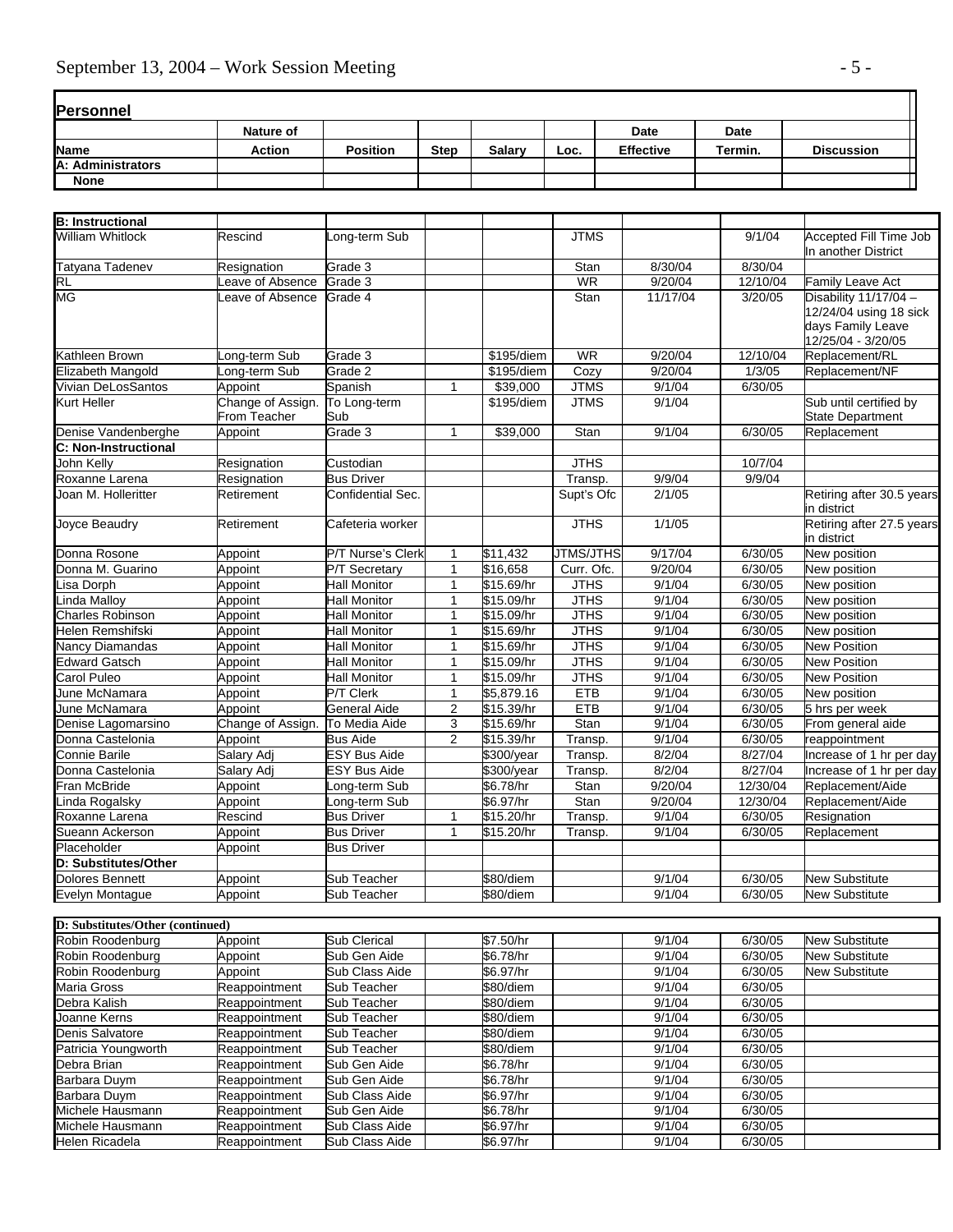|                                              |                    | E. Extra Duty Pay - All salaries subject to adjustment upon final ratification of JTEA Contract |                          |                       |                                                        |
|----------------------------------------------|--------------------|-------------------------------------------------------------------------------------------------|--------------------------|-----------------------|--------------------------------------------------------|
| Sharon Noel and<br><b>Patty Austin</b>       | Appoint            | <b>Sr Class Advisor</b>                                                                         | \$2,111.27               | 2004/05               | Salary to be split                                     |
| Anthony Szwartz and<br>TBA                   | Appoint            | Jr Class Advisor                                                                                | $\overline{1,}409.62$    | 2004/05               | Salary to be split                                     |
| Roseann Krygier and<br>Gino Rose             | Appoint            | Soph Class Adv.                                                                                 | \$966.82                 | 2004/05               | Salary to be split                                     |
| Patricia Vandigriff and<br>Jennifer Cimaglia | Appoint            | <b>Fresh Class Adv</b>                                                                          | \$966.82                 | 2004/05               | Salary to be split                                     |
| <b>Sharon Garry</b>                          | Appoint            | <b>Fall Drama</b>                                                                               | \$1,584.71               | <b>Fall 2004</b>      | Fall production                                        |
| James Wynne                                  | Appoint            | Spring Drama                                                                                    | \$1,584.71               | Spring 2005           | Spring production                                      |
| James Wynne                                  | Appoint            | <b>Director</b>                                                                                 | \$2,004.69               | <b>Spring Musical</b> |                                                        |
| Peter Tummillo                               | Appoint            | Instrumental                                                                                    | \$601.41                 | <b>Spring Musical</b> |                                                        |
| James Wynne                                  | Appoint            | Vocal                                                                                           | \$1,504.78               | <b>Spring Musical</b> |                                                        |
| James Wynne                                  | Appoint            | Pub/Tickets                                                                                     | \$200.47                 | <b>Spring Musical</b> |                                                        |
| James Wynne                                  | Appoint            | Props                                                                                           | \$364.14                 | <b>Spring Musical</b> |                                                        |
| Sue Miliano and                              | Appoint            | National Honor                                                                                  | \$1,233.26               | 2004/05               | Salary to be split                                     |
| <b>Bertha Todd</b><br>Patricia Vandigriff    |                    | Society                                                                                         | $\sqrt{$2,111.27}$       |                       |                                                        |
|                                              | Appoint            | Forensics                                                                                       |                          | 2004/05<br>2004/05    |                                                        |
| <b>Richard Slayton</b><br>Mark Schwarz       | Appoint<br>Appoint | Newspaper<br>Yearbook                                                                           | \$2,111.27<br>\$2,817.97 |                       |                                                        |
| <b>Brian Palumbo</b>                         | Appoint            | Yearbook                                                                                        | \$1,758.71               | 2004/05               |                                                        |
|                                              |                    | <b>Financial Advisor</b>                                                                        |                          |                       |                                                        |
| Marci Austin                                 | Appoint            | <b>Student Council</b>                                                                          | $\sqrt{2,469.05}$        | 2004/05               |                                                        |
| isa Hopper                                   | Appoint            | Science League                                                                                  | \$951.60                 | 2004/05               | Biology                                                |
| <b>Howard Pollison</b>                       | Appoint            | Science League                                                                                  | \$951.60                 | 2004/05               | Chemistry                                              |
| Joe Guziewicz                                | Appoint            | Science League                                                                                  | \$951.60                 | 2004/05               | Physics                                                |
| Roseann Krygier                              | Appoint            | Science League                                                                                  | \$951.60                 | 2005/05               | Earth Science                                          |
| Peter Tummillo                               | Appoint            | Academic<br>Decathlon Adv.                                                                      | \$2,163.28               | 2004/05               |                                                        |
| vnda Mihlenhoff                              | Appoint            | Decathlon Tutor                                                                                 | \$206.82                 | 2004/05               | Math                                                   |
| Bertha Todd                                  | Appoint            | Decathlon Tutor                                                                                 | \$206.82                 | 2004/05               |                                                        |
| Peter Tummillo                               | Appoint            | Decathlon Tutor                                                                                 | \$206.82                 | 2004/05               | Economics                                              |
| Peter Tummillo                               | Appoint            | Decathlon Tutor                                                                                 | \$206.82                 | 2004/05               | Music/Art                                              |
| Virginia Jones                               | Appoint            | Decathlon Tutor                                                                                 | \$206.82                 | 2004/05               | Interview                                              |
| Patricia Vandigriff                          | Appoint            | Decathlon Tutor                                                                                 | \$206.82                 | 2004/05               | Debate                                                 |
| isa Hopper and<br>Marci Austin               | Appoint            | Academic Bowl                                                                                   | \$1,542.84               | 2004/05               | Salary to be split                                     |
| <b>Peter Glusiec</b>                         | Appoint            | Math League                                                                                     | \$951.60                 | 2004/05               |                                                        |
| Peter Tummillo                               | Appoint            | Marching Band                                                                                   | \$3,878.69               | 2004/05               | <b>Director</b>                                        |
| <b>Ray Troxell</b>                           | Appoint            | Marching Band                                                                                   | \$2,817.97               | 2004/05               | <b>Assistant Director</b>                              |
| <b>Richard Barrieres</b>                     | Appoint            | Marching Band                                                                                   | \$2,817.97               | 2004/05               | Drill/Guard Instructor                                 |
| <b>Justin Kulick</b><br>Peter Tummillo       | Appoint            | Marching Band                                                                                   | \$800.60                 | 2004/05<br>2004       | Percussion Instructor                                  |
| <b>Ray Troxell</b>                           | Appoint            | Summer Band                                                                                     | \$1,093.70               |                       | Camp Director<br>Asst Camp Director                    |
|                                              | Appoint            | Summer Band                                                                                     | \$910.99<br>\$800.60     | 2004<br>2004          |                                                        |
| <b>Richard Barrieres</b><br>Justin Kulick    | Appoint<br>Appoint | Summer Band<br><b>Summer Band</b>                                                               | \$728.29                 | 2004                  | Drill/guard Instructor<br><b>Percussion Instructor</b> |
| John Cinotti                                 | Appoint            | Varsity<br>Letterman's Club                                                                     | \$1,584.71               | 2004/05               |                                                        |
| Jodie Ciaraffo and<br>Joanne Martino         | Appoint            | <b>PDP Advisors</b>                                                                             | \$305.77 ea              | 2004/05               |                                                        |
| James Wynne                                  | Appoint            | Madrigal                                                                                        | \$1,157.13               | 2004/05               | Director                                               |
| James Wynne                                  | Appoint            | Madrigal                                                                                        | \$767.62                 | 2004/05               | <b>Vocal Director</b>                                  |
|                                              | Appoint            | <b>Vocal Ensemble</b>                                                                           | \$1,148.25               | 2004/05               |                                                        |
| James Wynne<br>James Wynne                   | Appoint            | <b>Select Choir</b>                                                                             | \$1,157.13               | 2004/05               |                                                        |
| Peter Tummillo                               | Appoint            | Jazz Band                                                                                       | \$285.71                 | 2004/05               |                                                        |
| James Wynne                                  | Appoint            | Showcase                                                                                        | \$218.23                 | 2004/05               | <b>Broadway Cabaret</b>                                |
| Peter Tummillo                               | Appoint            | Showcase                                                                                        | \$218.23                 | 2004/05               | <b>Talent Expo</b>                                     |
| Scott Sisco and<br><b>Brian Palumbo</b>      | Appoint            | FBLA                                                                                            | \$1,542.84               | 2004/05               | Salary to be split                                     |
| George Lewanda                               | Appoint            | <b>DECA</b>                                                                                     | \$1,542.84               | 2004/05               |                                                        |
| <b>Anthony Szwartz</b>                       | Appoint            | <b>Mock Trial</b>                                                                               | \$1,542.84               | 2004/05               |                                                        |
| Renee Simler                                 | Appoint            | Art Club                                                                                        | \$305.77                 | 2004/05               |                                                        |
| Frank Garza                                  | Appoint            | <b>Honor Society</b>                                                                            | \$305.77                 | 2004/05               | Foreign Lang. Spanish                                  |
| Eleanor Urciuoli                             | Appoint            | <b>Honor Society</b>                                                                            | \$305.77                 | 2004/05               | Foreign Lang French                                    |
| Karen Lerch                                  | Appoint            | <b>Honor Society</b>                                                                            | \$305.77                 | 2004/05               | Foreign Lang German                                    |
| Bertha Todd                                  | Appoint            | <b>Public Relations</b>                                                                         | \$770.15                 | 2004/05               |                                                        |
| ynne Cilli                                   | Appoint            | <b>JTHS Club</b>                                                                                | \$305.77                 | 2004/05               | Each One Reach One                                     |
| Nancy Boyle                                  | Appoint            | <b>JTHS Club</b>                                                                                | \$951.60                 | 2004/05               | Live Poet's Society                                    |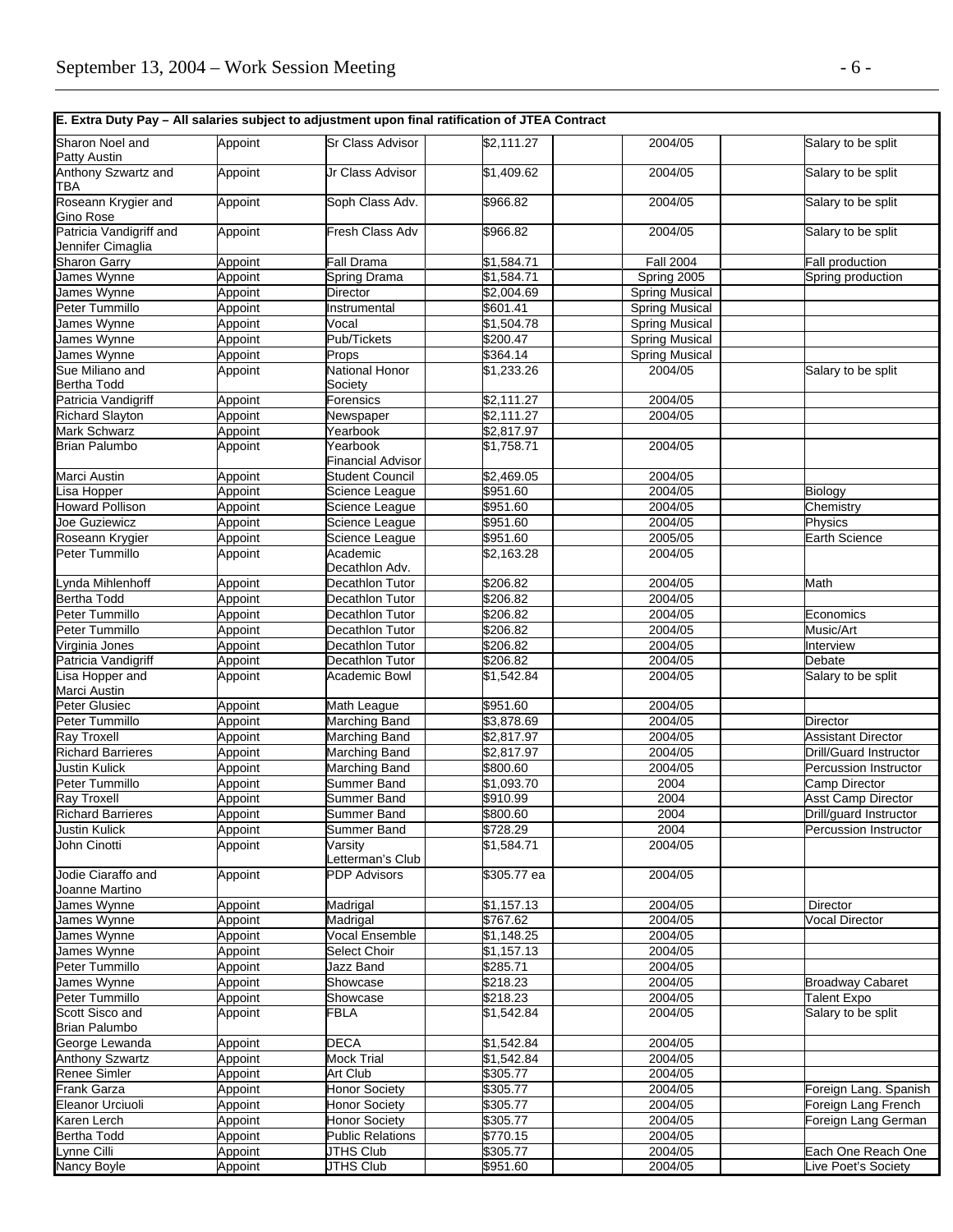| JE. Extra Duty Pay (continued) – All salaries subject to adjustment upon final ratification of JTEA Contract |         |                |          |             |          |  |  |
|--------------------------------------------------------------------------------------------------------------|---------|----------------|----------|-------------|----------|--|--|
| Lisa Hopper                                                                                                  | Appoint | Science Day    | \$448.48 | 2004/05     |          |  |  |
| Joe Guziewicz                                                                                                | Appoint | Science Day    | \$448.48 | 2004/05     |          |  |  |
| Jeanne O'Neill                                                                                               | Appoint | Science Day    | \$448.48 | 2004/05     |          |  |  |
| <b>Beth Dailey</b>                                                                                           | Approve | Legal Case Hrs | \$35/hr  | Summer 2004 | 27.5 hrs |  |  |
| Maureen Fahrer                                                                                               | Approve | Legal Case Hrs | \$35/hr  | Summer 2004 | 3 hrs    |  |  |
| Catherine Hugh                                                                                               | Approve | Legal Case Hrs | \$35/hr  | Summer 2004 | 14 hrs   |  |  |
| Virginia Latham                                                                                              | Approve | Legal Case Hrs | \$35/hr  | Summer 2004 | 6 hrs    |  |  |
| Theresa Pawlicki                                                                                             | Approve | Legal Case Hrs | \$35/hr  | Summer 2004 | 18 hrs   |  |  |
| Suzanne Rodgers                                                                                              | Approve | Legal Case Hrs | \$35/hr  | Summer 2004 | 15 hrs   |  |  |
| <b>Athletic Coaches:</b>                                                                                     |         |                |          |             |          |  |  |
| <b>None</b>                                                                                                  |         |                |          |             |          |  |  |

| E. Extra Duty Pay (continued) – All salaries subject to adjustment upon final ratification of JTEA Contract |  |  |  |
|-------------------------------------------------------------------------------------------------------------|--|--|--|
|-------------------------------------------------------------------------------------------------------------|--|--|--|

 **H.2** Motion to approve the following job descriptions *(Copies available for review)*:

 Part Time Nursing Clerk Network Administrator

**H.3** Motion to designate the source of funding for the following individuals as funded from the FY2005 respective Grants:

## **Title I Grant**

| <b>Name</b>                      | <b>Location Position</b>   |                          | <b>Salary</b>        |                                                                             | <b>Grant Share FICA/TPAF Benefits</b> |                                |
|----------------------------------|----------------------------|--------------------------|----------------------|-----------------------------------------------------------------------------|---------------------------------------|--------------------------------|
| Nancy Rhinesmith<br>Linda Bonora | <b>MS</b><br><b>Briggs</b> | <b>BSI</b><br><b>BSI</b> | \$67,500<br>\$45,246 | \$42,259<br>\$21,129                                                        | \$6,339<br>\$3,169                    | \$1,119<br>560<br>$\mathbb{S}$ |
| Linda Bonora                     | Drummond                   | <b>BSI</b>               | \$45,246             | \$5,283                                                                     | \$792                                 | 140<br>$\mathbb{S}^-$          |
| Dorothy Sabarese                 | White Rock BSI             |                          | \$60,580             | \$24,299                                                                    | \$3,645                               | 643<br>$\mathbb{S}$            |
| <b>Title I Total</b>             | \$109,377                  |                          |                      |                                                                             |                                       |                                |
| <b>Title IIA Grant</b>           |                            |                          |                      |                                                                             |                                       |                                |
| <b>Name</b>                      | <b>Location Position</b>   |                          | <b>Salary</b>        |                                                                             | <b>Grant Share FICA/TPAF Benefits</b> |                                |
| Karen Olsen                      | <b>Briggs</b>              | Gr. 1                    | \$44,297             | \$44,297                                                                    | \$6,645                               | \$13,558                       |
| <b>Title IIA Total</b>           |                            |                          |                      | \$66,842 (includes \$2,342 for workshops/prof development not listed above) |                                       |                                |
| Roll call vote: Mr. Cuccio       |                            | - Yes                    |                      | Mrs. Hardy - Yes                                                            |                                       |                                |
|                                  | Mr. Erdmann                | - Yes                    |                      | Miss Klepp - Yes                                                            |                                       |                                |
|                                  | Mr. Hanisch                | - Yes                    |                      | Mr. Tasker - Yes                                                            |                                       |                                |
|                                  |                            |                          |                      |                                                                             |                                       |                                |

All in favor. Motion carried.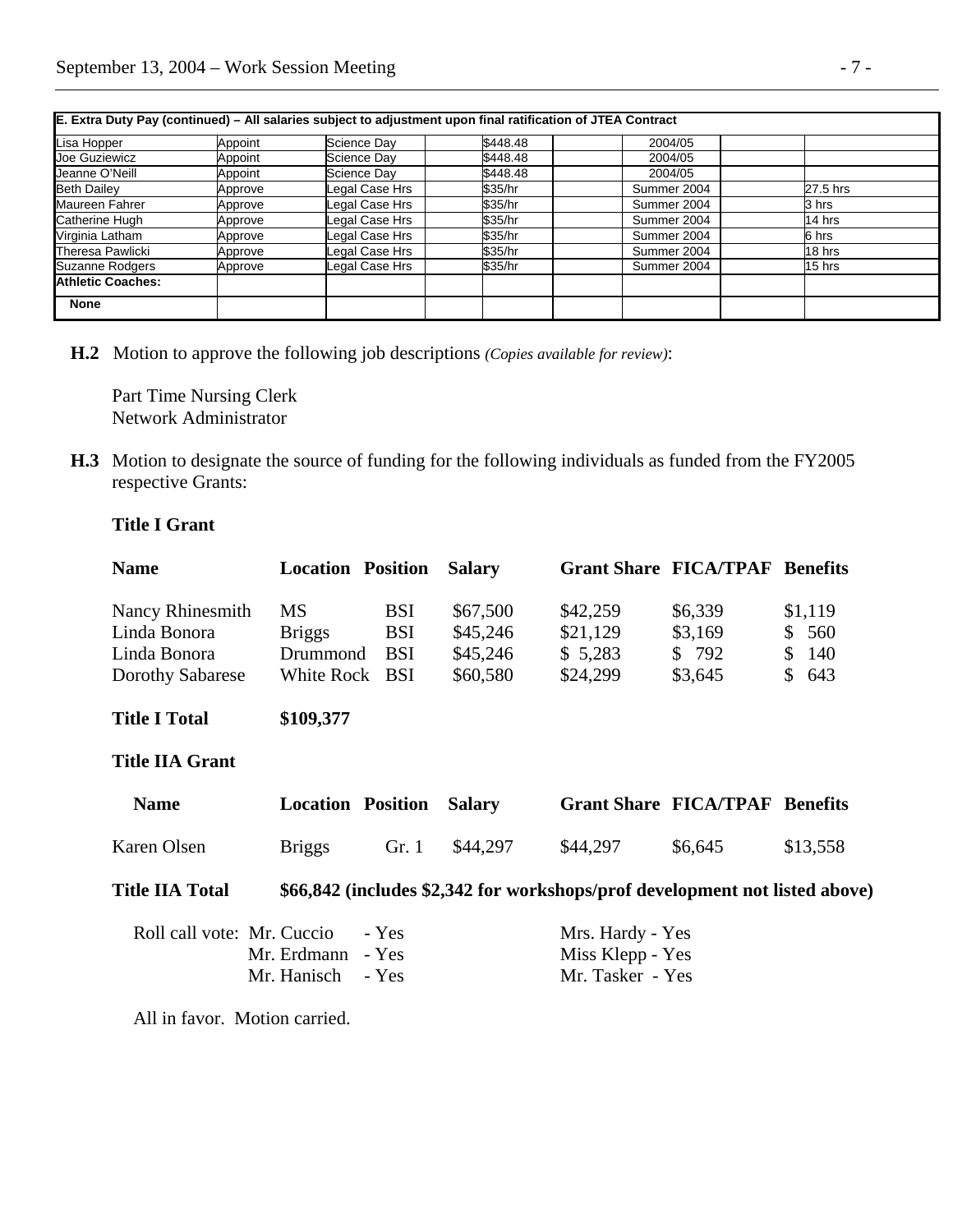#### **I**. **EDUCATION COMMITTEE**

Motion by Mr. Hanisch, seconded by Mr. Tasker, to accept the recommendation of the Superintendent to approve and adopt motions I.1 and I.2, as described below:

| <b>Student</b> | <b>School</b>                    | <b>Tuition</b>   | <b>Dates</b>       |
|----------------|----------------------------------|------------------|--------------------|
| $F/15-0$       | <b>Hunterdon Learning Center</b> | \$178.50/diem    | $9/7/04 - 6-30-05$ |
| $M/19-6$       | Phoenix Center                   | $$230$ /diem     | $9/9/04 - 6-30-05$ |
| $M/14-9$       | <b>Willow Glen Academy</b>       | $$202.36/diem +$ | $7/8/04 - 6/30/05$ |
|                |                                  | \$74/hr Therapy  |                    |
| $F/17-4$       | Horizon School                   | \$235.30/diem    | $7/1/04 - 6/30/05$ |
| $M/11-5$       | Park Lake School                 | \$49,995/year    | $9/1/04 - 6/30/05$ |
| $M/7-8$        | Park Lake School                 | \$49,995/year    | $9/1/04 - 6/30/05$ |
| $M/17-1$       | <b>Regional Day School</b>       | \$48,795/yr      | $9/1/04 - 6/30/05$ |
| $F/19-11$      | <b>Regional Day School</b>       | \$48,795/yr      | $9/1/04 - 6/30/05$ |

**I.1** Motion to approve placement of student out of district as indicated below:

 **I.2** Motion to approve the Update to the **Uniform State Memorandum of Agreement** between Educational and Law Enforcement Officials. *(Copy available for review)* 

| Roll call vote: Mr. Cuccio - Yes | Mrs. Hardy - Yes |
|----------------------------------|------------------|
| Mr. Erdmann - Yes                | Miss Klepp - Yes |
| Mr. Hanisch - Yes                | Mr. Tasker - Yes |

All in favor. Motion carried.

## **J. BUILDING NEEDS COMMITTEE**

 Motion by Mr. Tasker, seconded by Mr. Hanisch, to accept the recommendation of the Superintendent to approve and adopt motions J.1 through J.4, as described below:

**J.1** Motion to approve the following **change orders** for the HS/MS construction project:

| Contract#                                       | Change Order # | Contractor              | Amount |                                                                                 |
|-------------------------------------------------|----------------|-------------------------|--------|---------------------------------------------------------------------------------|
| Base Bid and<br>Alt's GC1, 2, 3,<br>4, 5, 6 & 8 | 24             | <b>TAK Construction</b> |        | \$8,783.00 New VCT for existing<br>cafeteria installing a<br>patterned floor    |
| Base Bid and<br>Alt's GC1, 2, 3,<br>4, 5, 6 & 8 | 25             | <b>TAK Construction</b> |        | \$5,774.00 Excavate rock near storm<br>trench                                   |
| Base Bid and<br>Alt's GC1, 2, 3,<br>4, 5, 6 & 8 | 26             | <b>TAK Construction</b> |        | \$6,778.10 Re-route storm drain at<br>block (music wing), add<br>overflow drain |
| Base Bid and<br>Alt's GC1, 2, 3,<br>4, 5, 6 & 8 | 27             | <b>TAK Construction</b> |        | \$5,546.00 Add combination locks to<br>the corridor lockers                     |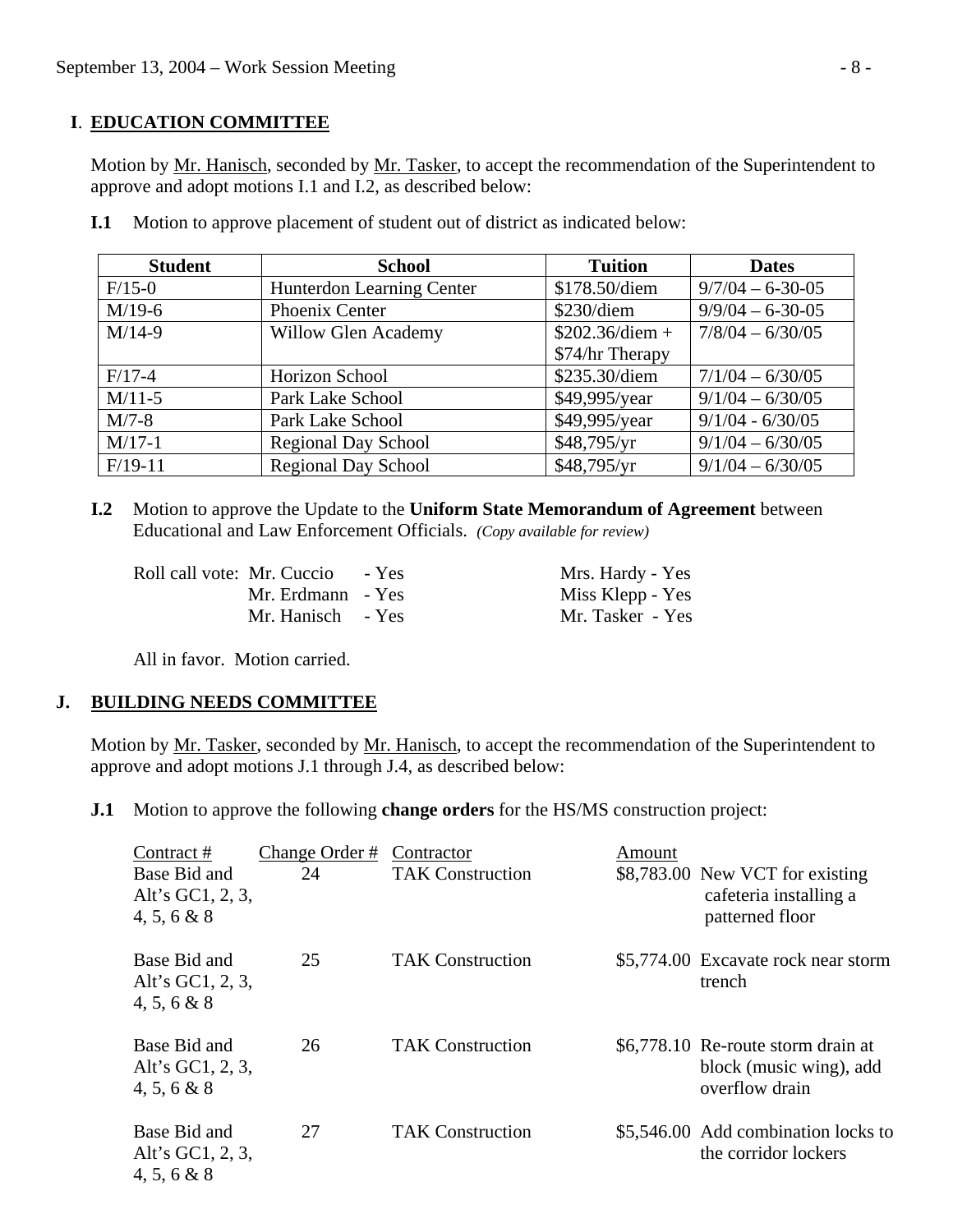# **J.1** continued:

|                | Contract $#$<br>Base Bid and<br>Alt's GC1, 2, 3,<br>4, 5, 6 & 8 | Change Order # Contractor<br>28 | <b>TAK Construction</b>                                                                 | Amount | \$23,298.00 Demolition/installation<br>of new ACB ceilings in<br>corridors of blocks C & E                               |
|----------------|-----------------------------------------------------------------|---------------------------------|-----------------------------------------------------------------------------------------|--------|--------------------------------------------------------------------------------------------------------------------------|
|                | Base Bid and<br>Alt's GC1, 2, 3,<br>4, 5, 6 & 8                 | 29                              | <b>TAK Construction</b>                                                                 |        | \$6,204.45 Supply $&$ install new<br>door frame for door<br>F117b due to field<br>condition                              |
|                | <b>Base Bid</b>                                                 | 12                              | A. Pflugh                                                                               |        | \$3,551.91 Relocate exhaust fan and<br>ductwork at the MS<br>elevator                                                    |
|                | <b>Base Bid</b>                                                 | 13                              | A. Pflugh                                                                               |        | \$3,313.00 Furnish & install wood<br>blocking under roof<br>curbs                                                        |
|                | <b>Base Bid</b>                                                 | 14                              | A. Pflugh                                                                               |        | \$899.00 Revise/correct unit<br>ventilator openings                                                                      |
|                | <b>Base Bid</b>                                                 | 15                              | A. Pflugh                                                                               |        | \$11,000.00 Reconnect existing<br>heating units in<br>corridors/lobby<br>areas                                           |
|                | <b>Base Bid</b>                                                 | 5                               | Sparta Steel Corp.                                                                      |        | \$4,784.00 Provide and install<br>additional roof frames<br>to accommodate new<br>roof penetrations in<br>existing roofs |
|                | E1                                                              | 10                              | <b>Brittashan Enterprises</b>                                                           |        | \$24,671.00 New corridor lighting<br>for blocks C & E                                                                    |
| J <sub>0</sub> |                                                                 |                                 | Motion to approve the following change orders for the Stanlick/WR construction project: |        |                                                                                                                          |
|                | the contract of the contract of the                             |                                 |                                                                                         |        |                                                                                                                          |

| Contract # | Change Order # | Contractor                                                     | Amount |                                                                                                                   |
|------------|----------------|----------------------------------------------------------------|--------|-------------------------------------------------------------------------------------------------------------------|
| 5B         | 12             | P.J. Smith Electric                                            |        | \$1,151.15 Change circuit breakers<br>for roof top unit RTU-2<br>$& 6$ , and provide 3 gfi<br>receptacles on roof |
| 1A         | 5              | Rochelle Contracting Co., Inc. \$14,416.00 Additional parking  |        | spaces                                                                                                            |
| 1А         | 6              | Rochelle Contracting Co., Inc. \$27,600.00 Re-topping existing |        | parking lot                                                                                                       |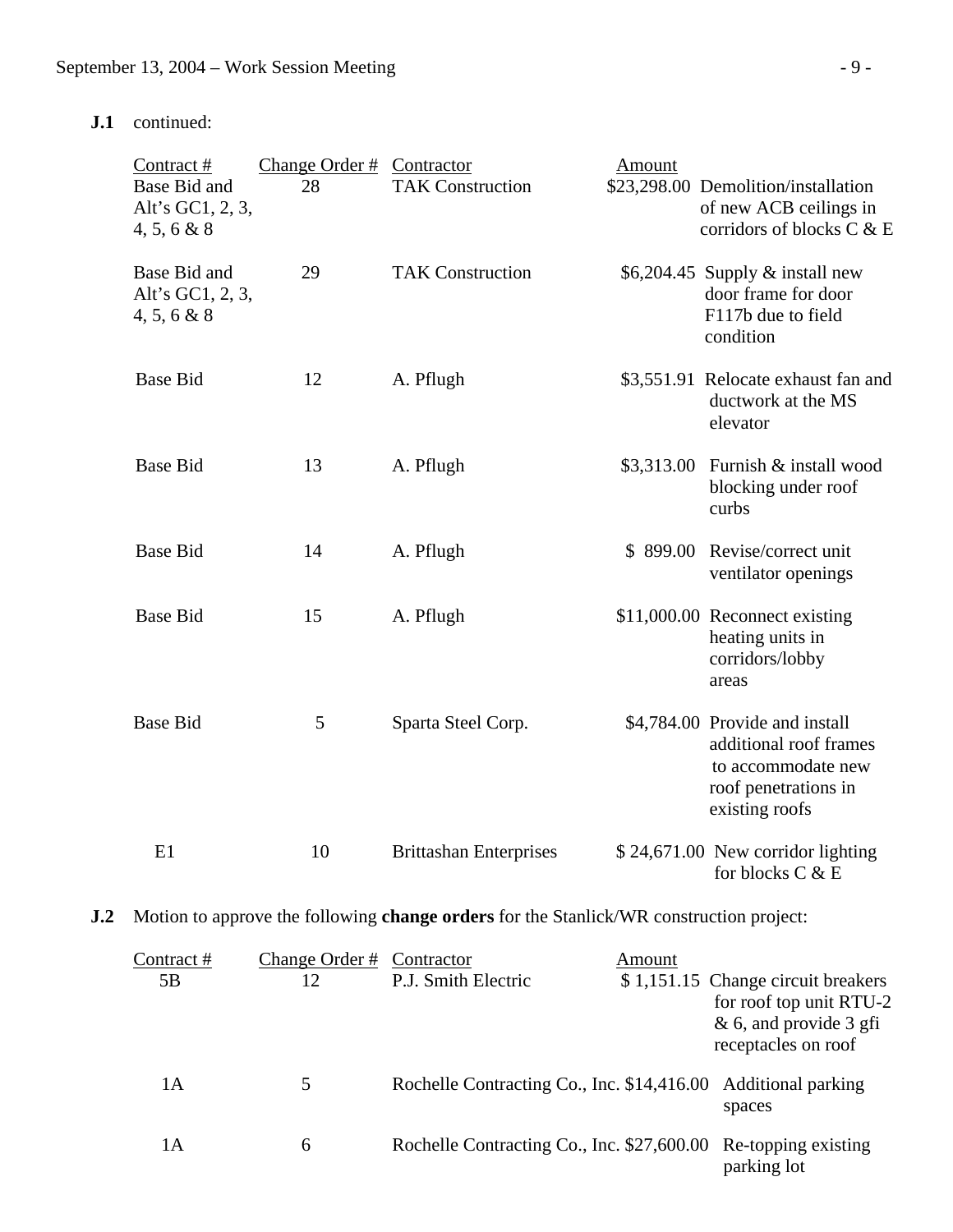**J.2** continued:

| Contract # | Change Order # Contractor |                                                               | Amount |  |
|------------|---------------------------|---------------------------------------------------------------|--------|--|
|            |                           | Rochelle Contracting Co., Inc. \$ 2,800.00 Additional curbing |        |  |

- **J.3** Motion to authorize Finelli Consulting Engineers, Inc. to proceed with design work for the drainage system necessary to solve the runoff of water from the cul-de-sac at the top of the hill behind Stanlick School, in an amount not to exceed \$3,000.
- **J.4** Motion to approve the appointment of **Hatch Mott MacDonald** for construction engineering services during the construction of the Cozy Lake School Pumping Station and Force Main, at a cost of \$49,800.

| Roll call vote: Mr. Cuccio | - Yes | Mrs. Hardy - Yes |
|----------------------------|-------|------------------|
| Mr. Erdmann - Yes          |       | Miss Klepp - Yes |
| Mr. Hanisch - Yes          |       | Mr. Tasker - Yes |

All in favor. Motion carried.

## **K. AUXILIARY COMMITTEE**

 Motion by Miss Klepp, seconded by Mr. Tasker, to accept the recommendation of the Superintendent to approve and adopt motion K.1, as described below:

 **K.1** Motion to approve the disposal of **obsolete equipment,** in accordance with Policy #7300, Disposition of Property, as listed below:

 $Serial #$  Equipment

| 04829580 | Copy machine – Kodak Ektaprint 90E |
|----------|------------------------------------|
| 02183101 | Copy machine – Kodak Ektaprint 225 |

| Roll call vote: Mr. Cuccio - Yes | Mrs. Hardy - Yes |
|----------------------------------|------------------|
| Mr. Erdmann - Yes                | Miss Klepp - Yes |
| Mr. Hanisch - Yes                | Mr. Tasker - Yes |

All in favor. Motion carried.

#### **Comment - The following motion was put on hold and will be acted upon on September 20, 2004.**

#### **L. NEGOTIATIONS COMMITTEE**

Motion by , seconded by , to accept the recommendation of the Superintendent to approve and adopt motion L.1, as described below:

 **L.1** Motion to accept the recommendation of the Superintendent to approve the Memorandum of Agreement dated September 1, 2004 between the Jefferson Township Board of Education and the Jefferson Township Administrator Education Association for the period of July 1, 2004 to June 30, 2007.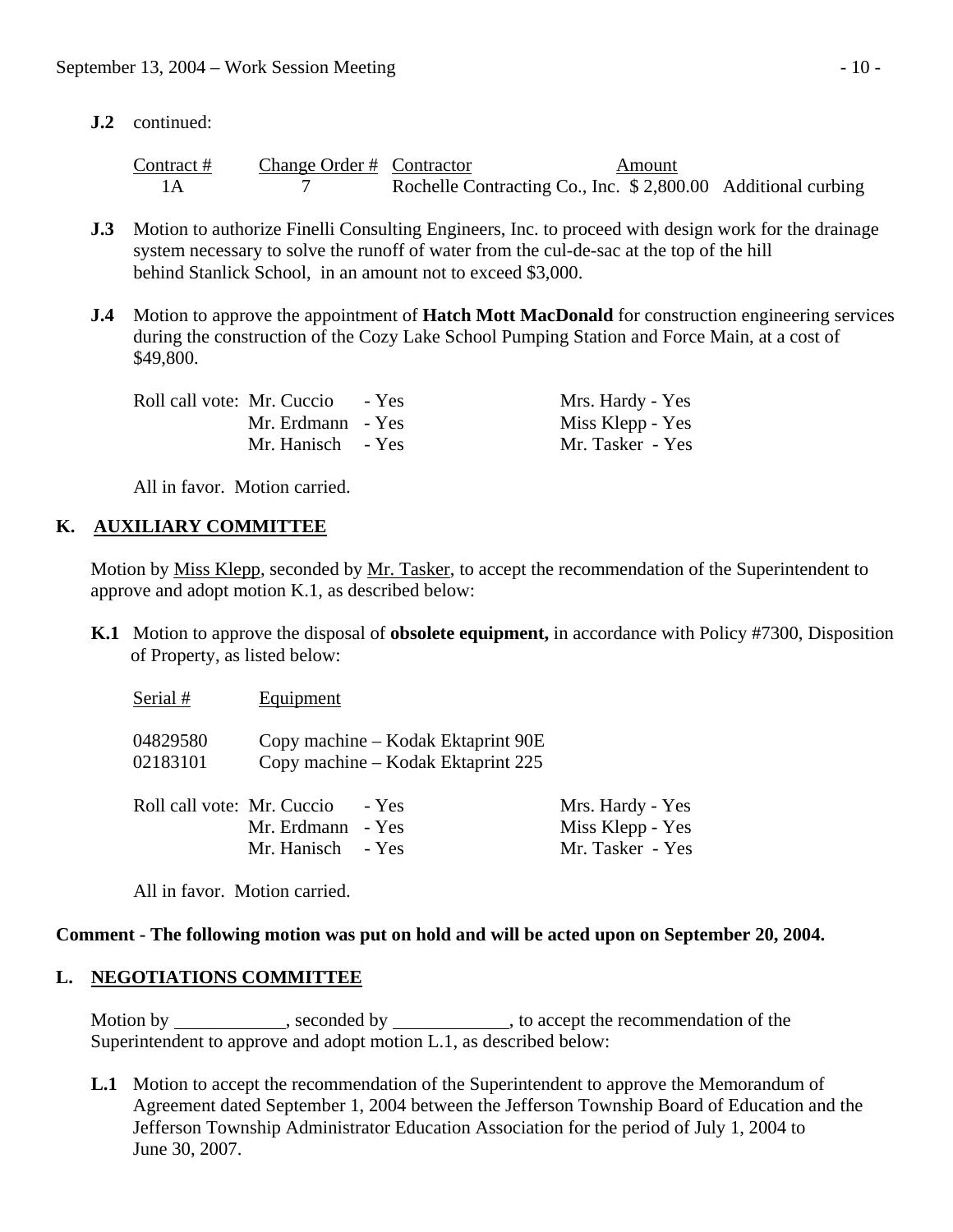#### **M. COMMITTEE REPORTS**

Policy Committee – Mrs. Hardy reported the committee is continuing to review policies.

 Building Needs Committee – Mr. Cuccio commented that after the walk through at Stanlick School, he noted great progress.

- **N. CORRESPONDENCE** Mr. Tasker commented that the note from Mrs. Moran regarding walk through is appreciated.
- **O. OLD BUSINESS** None.
- **P. NEW BUSINESS** None.

## **Q. COMMENTS FROM THE AUDIENCE**

Comments were made regarding the following:

- Student placement
- Litigation settlement
- School opening schedule

## **R. BOARD MEMBER COMMENTS** – None.

#### **S. ADJOURN**

Motion by <u>Mr. Tasker</u>, seconded <u>Mr. Hanisch</u>, that the meeting adjourn at 9:51 PM.

Respectfully submitted,

 Dora E. Mylchreest Board Secretary